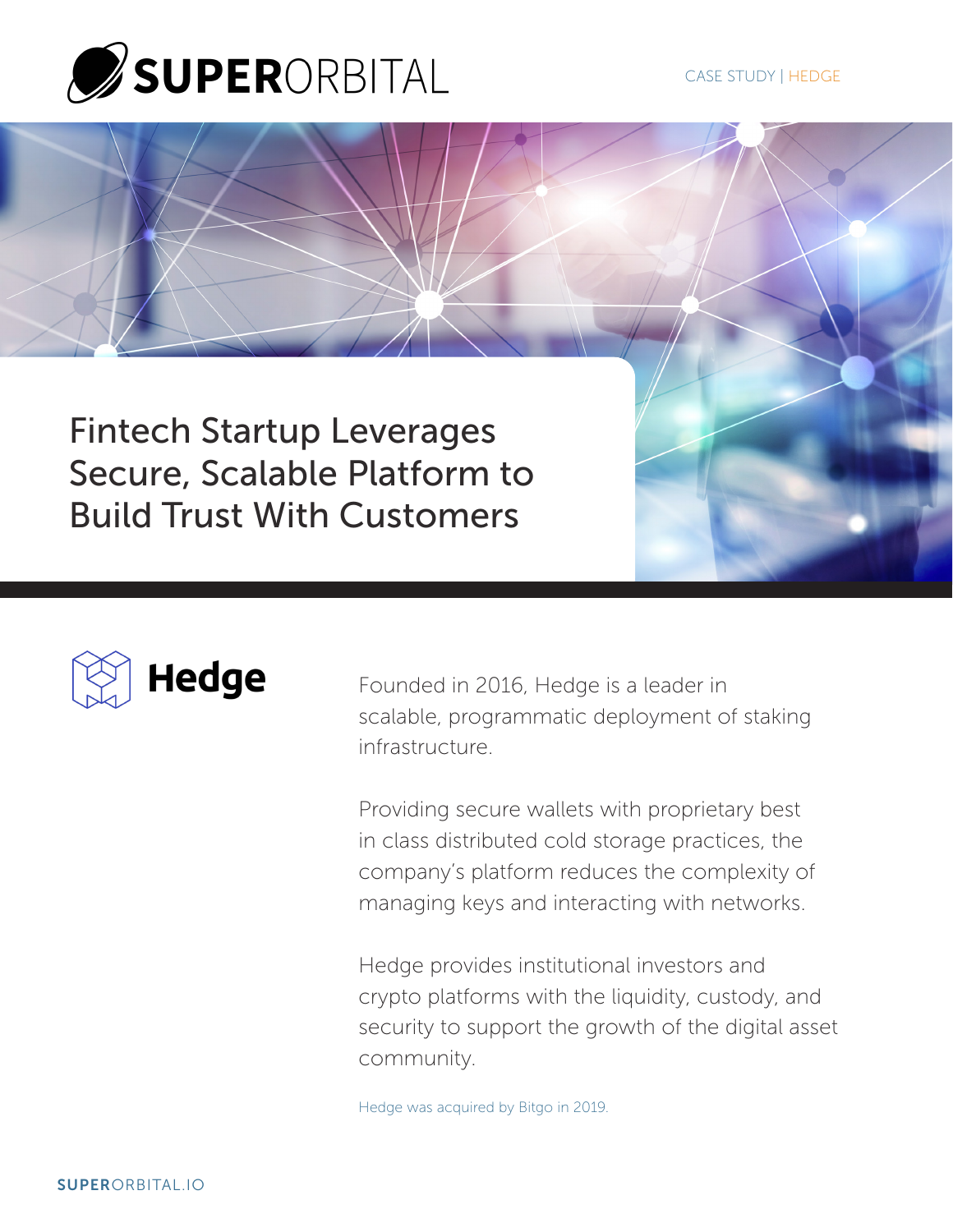- We needed to stay focused on delivering customer value as quickly as possible with minimal hand-holding. SuperOrbital was a trusted partner that came on board quickly and got the job done. They were absolutely perfect.
	- Bob Rutherford, Co-founder & CEO

### **CHALLENGE**

- Creating a secure and useable infrastructure without distracting from development of the core product
- Complex security needs
- Small team
- Start-up budget



BOB RUTHERFORD Co-founder & CEO

Co-founded by four close friends in 2016, Hedge faced the same challenges as many tech startups around the world: how to ship a compelling software product without being distracted by the groundwork required to configure and secure the underlying infrastructure.

The Hedge team, which is composed of experienced blockchain developers, entrepreneurs, and Fintech executives, knew they had to leverage their time and efforts wisely or they could put their entire venture at risk. According to Bob Rutherford, CEO, "We needed to stay focused on delivering customer value as quickly as possible with minimal hand-holding." Spending time learning how to configure and secure the various AWS and Hashicorp products would be a strategic mistake that could put the entire venture at risk.

## BUILDING A SECURE, SCALABLE FOUNDATION

Hedge approached SuperOrbital with a simple request to build a foundation they could manage, and that their customers would trust.

Understanding that it's crucial to understand a problem deeply before jumping into execution, SuperOrbital spent the beginning of the engagement embedded within the Hedge team. As part of the discovery process, they discussed the company's products and solutions, customers, security concerns, and personal skill sets.

Three things immediately stood out.

- 1. Hedge was deeply knowledgeable about crypto tech and blockchain
- 2. The company had a powerful product that large financial institutions were ready to buy, and because of their customer base and market, their security needs were far beyond a normal startup
- 3. Hedge needed to operate like a bank, but with the budget of a startup

SuperOrbital created a roadmap for deploying a minimal framework that would scale with the start-up. The primary focus was placed on creating the basic building blocks of Vault, the application servers, and a bastion station. A plan was discussed for configuring monitoring and logging, and encrypting all internal traffic.

The implementation included:

Automating all the infrastructure through the industry standard tool, Terraform. Treating infrastructure as code allows for quick updates in tense situations, and repeatable deployments for Disaster recovery, Staging, Development, and QA.